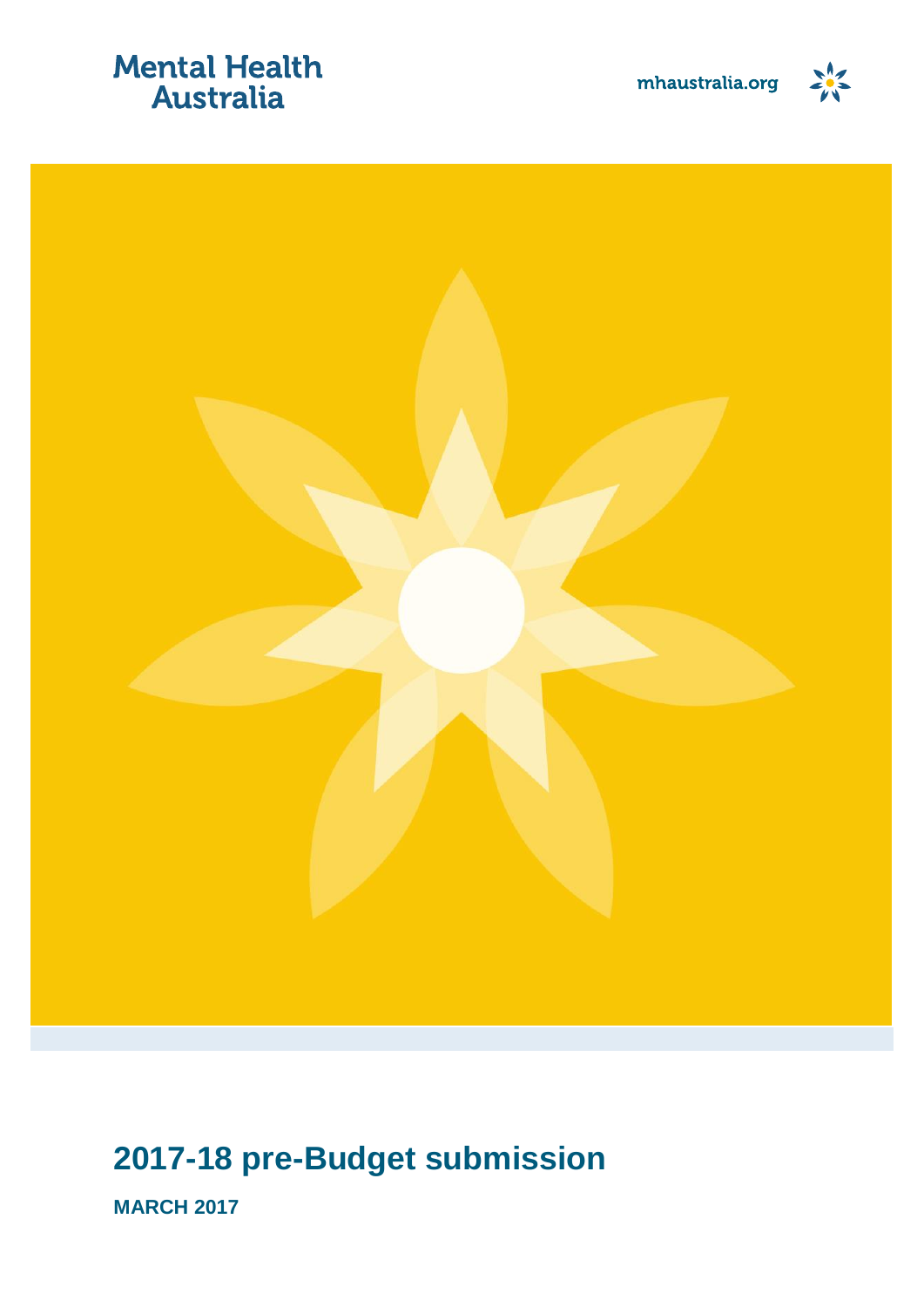## **Contents**

| 1. | <b>Overview</b>                                       | 3  |
|----|-------------------------------------------------------|----|
|    | Recommended actions                                   | 3  |
|    | The current situation is very poor                    | 3  |
|    | Seven key reforms                                     | 4  |
|    | The costs of inaction are high                        | 4  |
|    | The reform context                                    | 5  |
| 2. | <b>Priority initiatives</b>                           |    |
|    | Psychosocial services                                 | 7  |
|    | Mental health investment                              | 9  |
|    | Targets and indicators                                | 10 |
|    | Transparency and accountability                       | 11 |
|    | Primary Health Network commissioning and stepped care | 13 |
|    | Promotion and prevention                              | 15 |
|    | System enablers                                       | 16 |

Mental Health Australia is the peak independent, national representative body of the mental health sector in Australia.

Mental Health Australia Ltd 9-11 Napier Close Deakin ACT 2600 ABN 57 600 066 635

P 02 6285 3100 F 02 6285 2166

E info@mhaustralia.org

W mhaustralia.org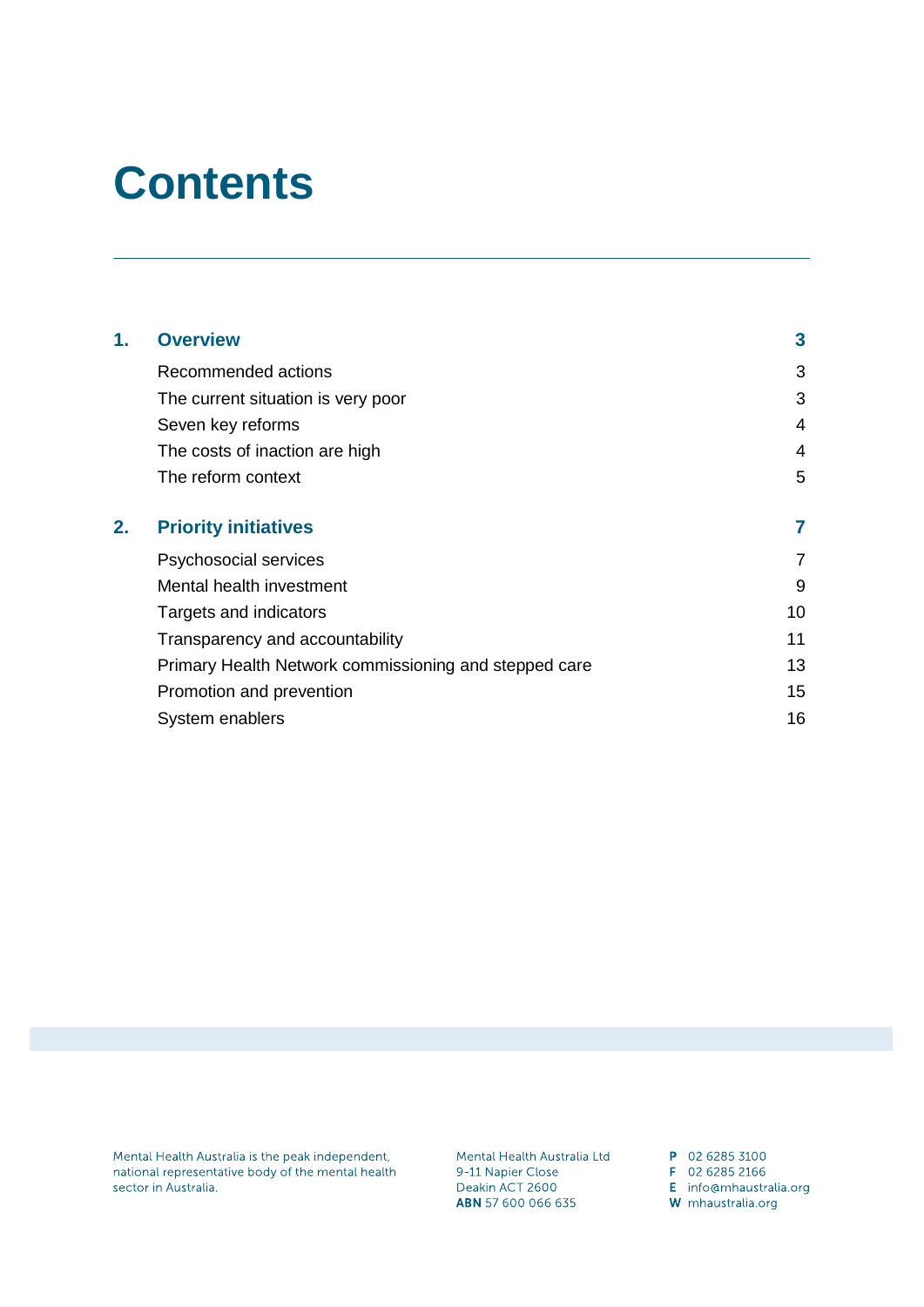## <span id="page-2-0"></span>**1. Overview**

### <span id="page-2-1"></span>**Recommended actions**

This submission calls for a bi-partisan systematic approach to:

- **Restoring then increasing funding levels** to keep pace with demand for mental health services over the medium term
- **Urgently addressing the gaps** that are opening up in the mental health service system
- Urgent action to address the **unprecedented levels of funding uncertainty**, which is holding back co-investment and undermining mental health workforce retention and development
- Supporting **consumer and carer engagement** in order to build the consumer-centred mental health system of the future

### <span id="page-2-2"></span>**The current situation is very poor**

**Mental illness places a huge burden and cost to the community**

*Responsible for 24 per cent of the non-fatal burden of disease, the highest of all diseases*

**Funding for mental health has never matched that burden**

*In 2014-15 spending on mental health was only 5.3 per cent of total health spending. That percentage has been stagnant since 2010-11*

**Current funding is not being directed where it is most needed**

*State and Territory per capita spending on community mental health services has actually declined from \$83.61 in 2010-11 to \$82.49 in 2014-15*

*Rollout of the NDIS has shifted psychosocial support to a much smaller cohort of people - 64,000 of the 230,000 requiring psychosocial support*

#### **Unprecedented funding uncertainty is interfering with investment and workforce development**

*The rollout of Primary Health Networks and the NDIS has inadvertently exacerbated the effects of years of short-term and last minute funding contracts for non-government organisations, undermining the capacity of service providers to plan and deliver quality frontline services*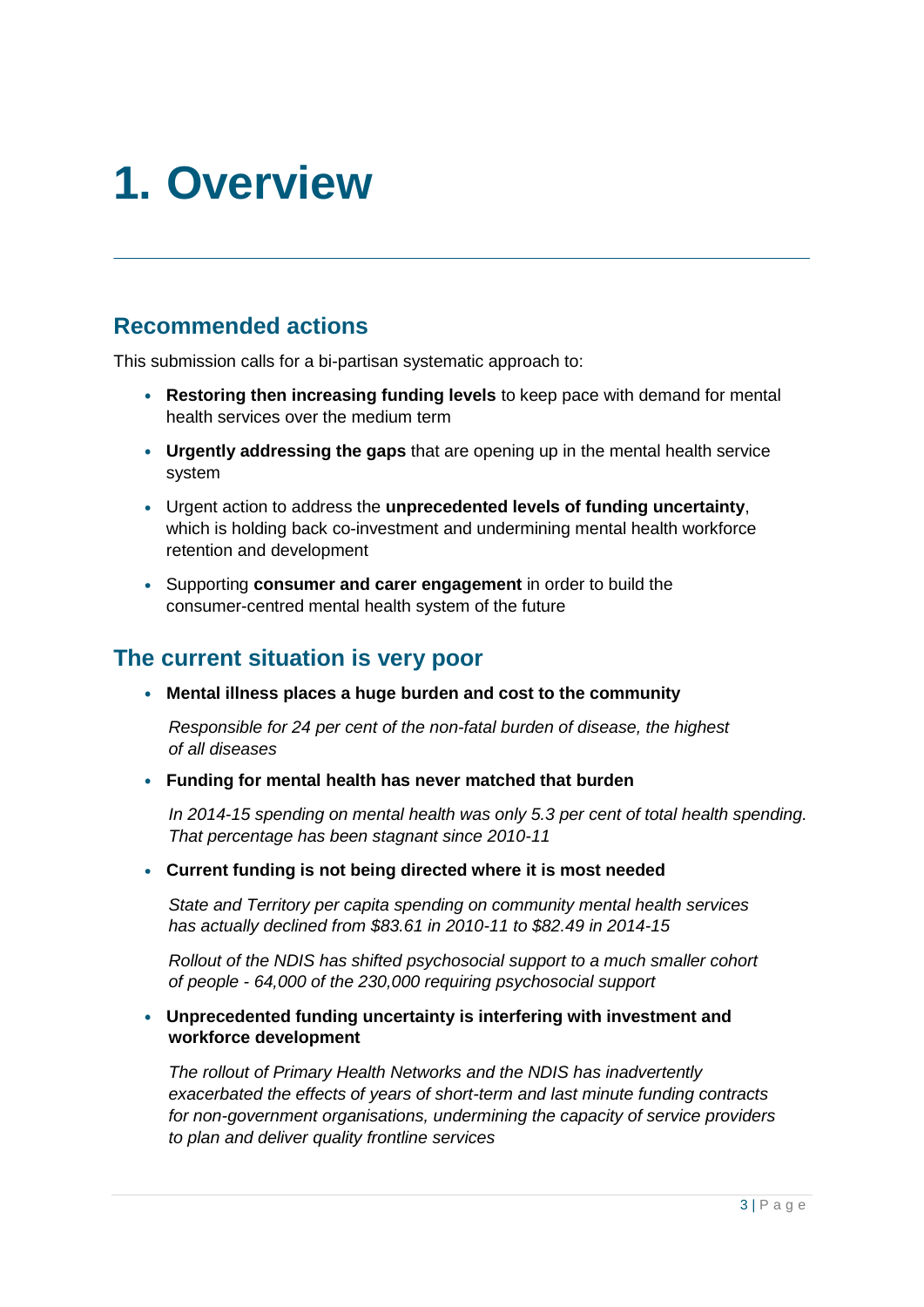## <span id="page-3-0"></span>**Seven key reforms**

This submission recommends seven key reforms:

- **Urgently fill the gaps** that have opened up as psychosocial support programs are transitioned to the NDIS
- **Develop a long term, bi-partisan plan** to increase future investment in mental health services and programs
- **Adopt national targets and indicators** to guide planning and investment
- **Strengthen the role of the National Mental Health Commission** in order to improve accountability and transparency
- **Improve the capacity of Primary Health Networks** to commission high quality stepped care and psychosocial support
- Focus **future investment on early intervention and prevention**
- **Support consumer and carer engagement**, and other system enablers, in order build the consumer centred system of the future

## <span id="page-3-1"></span>**The costs of inaction are high**

Australia cannot afford to delay action;

- Poor mental health costs the Australian economy \$60 billion annually
- Mental health issues cost Australian businesses between \$11 billion and \$12 billion annually
- Suicide has increased by 43 per cent over the last 10 years and is more than double the road toll

The investments and actions recommended in this submission will immediately begin to address these costs.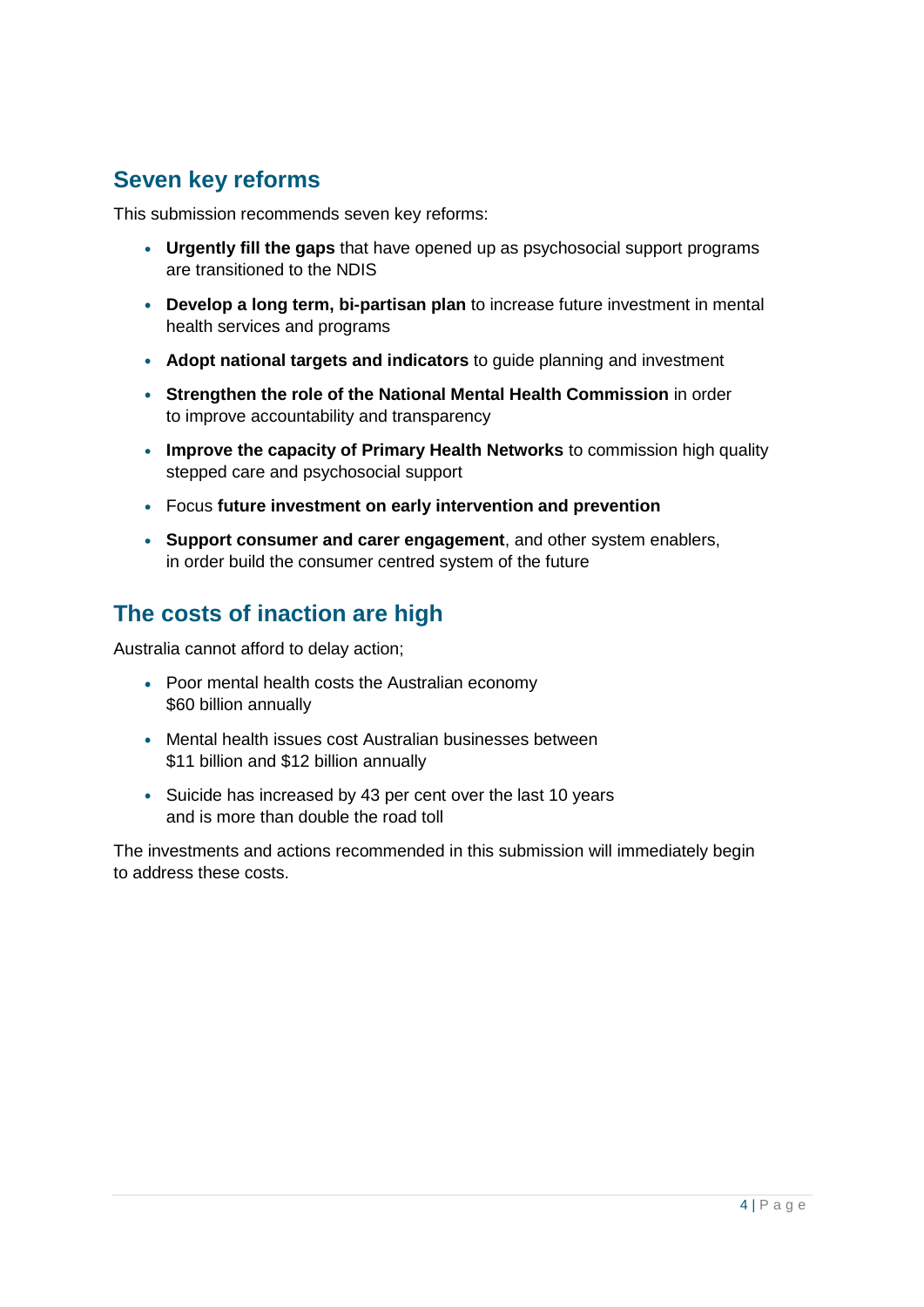### <span id="page-4-0"></span>**The reform context**

Mental and substance use disorders represent 12 per cent of the total national disease burden, ranked third after cancer (19 per cent) and cardiovascular diseases (15 per cent).<sup>i</sup> Mental and substance use disorders are the leading cause of years lived with disability worldwide.<sup>ii</sup> It is estimated that mental health conditions, such as depression and anxiety, are costing Australian businesses between \$11 and \$12 billion dollars each year through absenteeism, reduced work performance, increased turnover rates and compensation claims.iii

Yet in 2014-15, total spending on mental health was \$8.5 billion<sup>iv</sup> – only 5.3 per cent of total health spending, as it was in 2010-11. More than 75 per cent of total spending on mental health is for clinical services<sup>v</sup>, despite the well-recognised need to invest more in community based mental health services. The reforms announced by the Australian Government reflect only a very small proportion of the National Mental Health Commission Review's overall vision for change, and are being implemented within the existing funding 'envelope'.

Implementation has always been the challenge in our complex, federated system of services for mental health consumers and carers, and this is already proving to be the case in mental health reform.

Rollout of the NDIS has shifted resources from programs that were originally designed to address a broad spectrum of need to the much narrower cohort of people with psychosocial disability. There are no plans to ensure access to services for those who will be not be eligible for the Scheme, meaning the 'envelope' will actually shrink for the (much larger) population of mental health consumers and carers.

Mental Health Australia acknowledges the current budget constraints and the need to allocate resources efficiently. However, the capacity of the non-government mental health system is actually going backwards, even as demand increases with a growing population. Years of short-term and last minute funding contracts for non-government organisations have further undermined the capacity of service providers to deliver quality frontline services, and this situation has deteriorated significantly over the last three years.

This situation is again playing out as responsibility for commissioning mental health services is transferred to PHNs. With PHNs having secure funding for only two years, they can in turn fund providers for an even shorter period. For organisations providing services on the ground, funding arrangements have never been so short-term.

The progress of reform is too slow and is not yet making a real difference for the community. Too many Australians are being left without services, the suicide rate is at 10-year high, and too many people are caring for loved ones without adequate support.

Failure to act now will almost guarantee that people will get sicker, with less opportunity to get the help they need, ultimately increasing costs to various parts of government.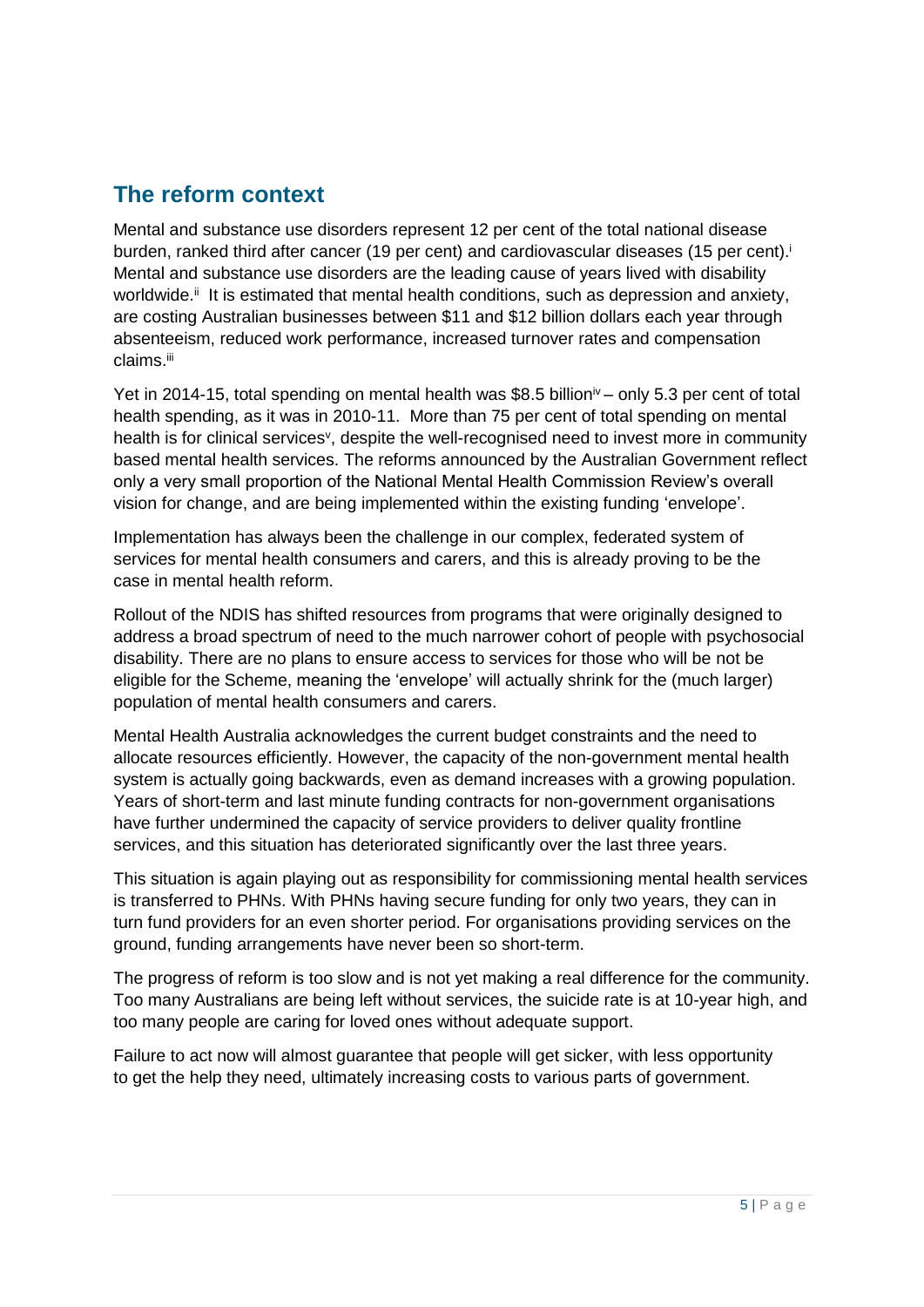As this submission argues, the following priority actions would be a strong first step:

- Adopt targets and indicators to bring accountability today, and drive the right investments for the future.
- Support people in the community by funding psychosocial support programs in the community, based on the success of programs like Partners in Recovery, Personal Helpers and Mentors, Mental Health Nurses, and other forms of community support.
- Publish a 10 year plan for expanding investment, scaling up our efforts at prevention and early intervention so every that Australian has access to age appropriate and culturally safe community based support services and online interventions.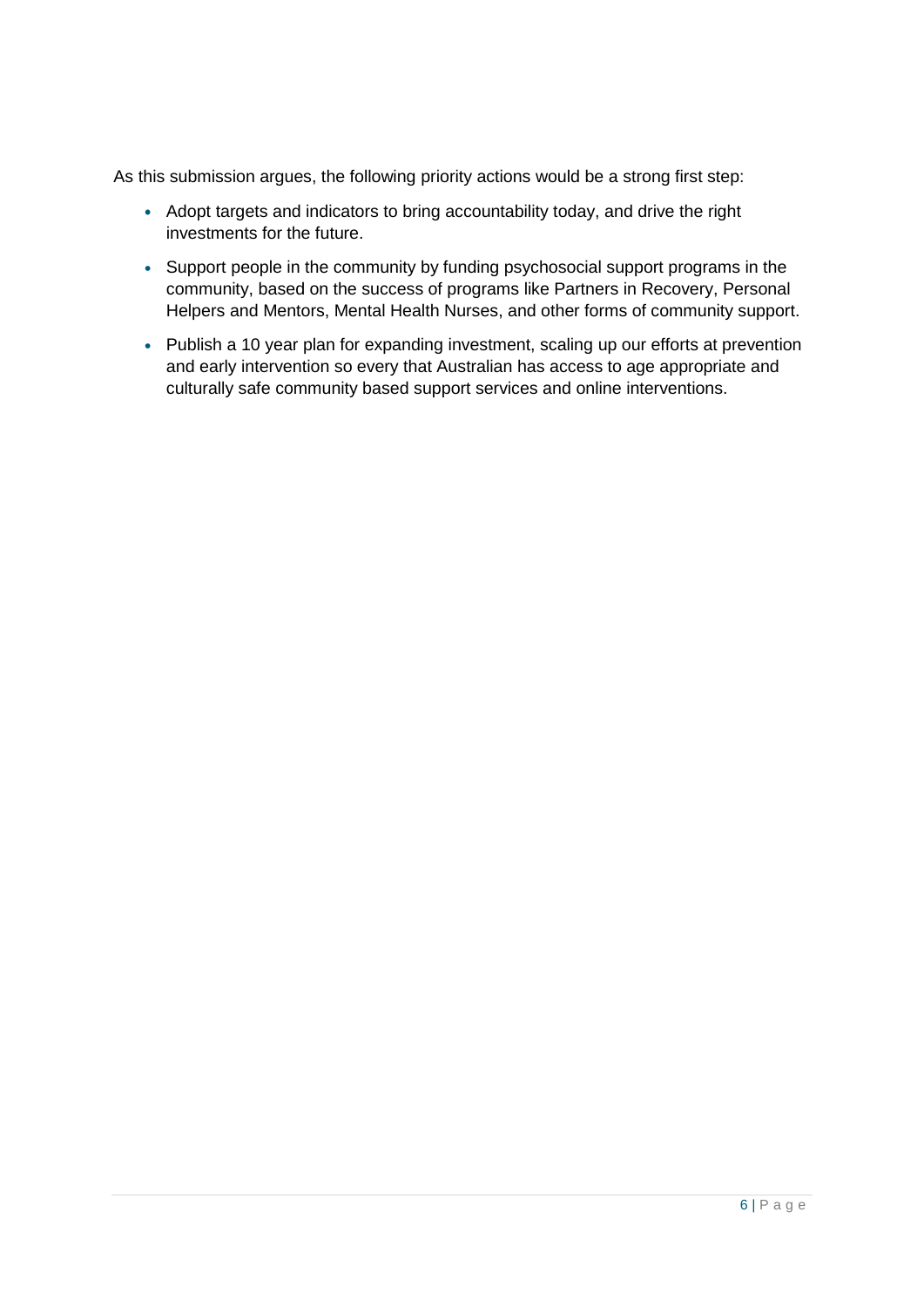# <span id="page-6-0"></span>**2. Priority initiatives**

## <span id="page-6-1"></span>**Psychosocial services**

#### **Issue**

There is good evidence that, when clinical treatment and community support co-exist, they complement each other and promote better outcomes for consumers, their families and carers. vi

Yet the introduction of the National Disability Insurance Scheme (NDIS) and implementation of the Australian Government's mental health reforms have left a substantial policy failure in the mental health system that is likely to result in a significant reduction in access to psychosocial support services.

The Australian Government estimated that 230,000 Australians with severe mental illness have a need for some form of psychosocial support, ranging from low intensity or group-based activities delivered through mainstream social services to extensive and individualised disability support.<sup>vii</sup> These psychosocial services aid recovery and support people with severe mental illness to live contributing lives. The NDIS is projected to cater for only 64,000 people who need psychosocial support.

#### **Solution**

- *Urgently extend existing psychosocial programs like Personal Helpers and Mentors, Partners in Recovery, Mental Health Nurses, Mental Health Carer Respite and Day to Day Living to provide psychosocial support to people where they need it most – in the community.*
- *Work urgently with the National Disability Insurance Agency to clarify who will be in and who will be out of the Scheme, in order to better understand the population who will require ongoing psychosocial support outside the NDIS.*
- *Use the current parliamentary inquiry and the Productivity Commission review to better plan the interplay between the NDIS and the broader mental health system.*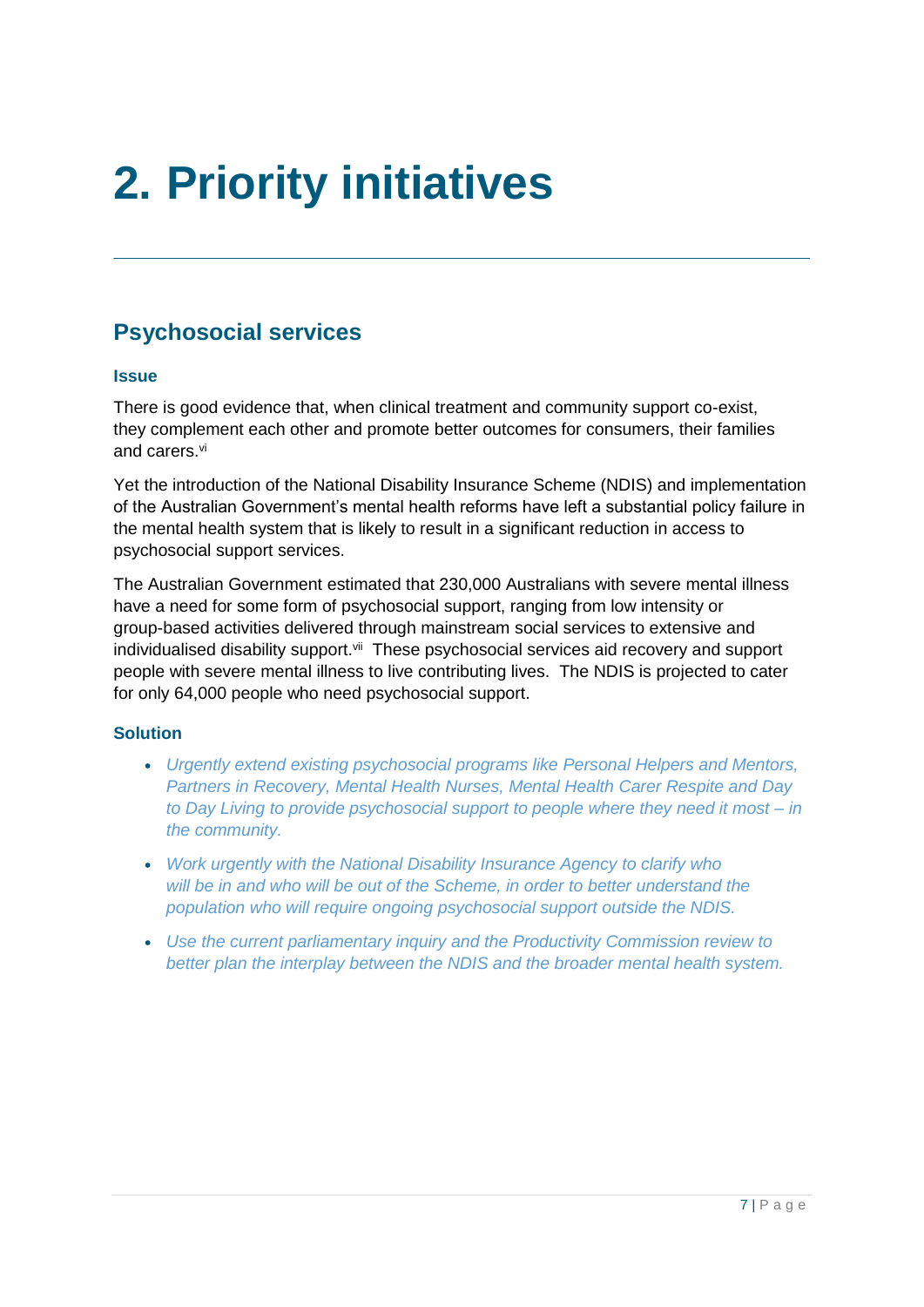#### **Background**

The Australian Government's mental health reforms will mean that many people who previously received community-based psychosocial services no longer receive them. This is because:

- The NDIS access criteria requires participants to have an impairment that is permanent or likely to be permanent. This is a very high barrier to accessing psychosocial services and is antithetical to a focus on recovery for people with mental illness.
- Commonwealth-funded services under Partners in Recovery and Day to Day Living (Department of Health) and Personal Helpers and Mentors and Mental Health Respite: Carer Support (Department of Social Services) are being transferred in large part to the NDIS. Gaining entry to these programs has been much simpler than becoming an NDIS participant, with criteria focussing on functional need (rather than diagnosis and permanency).
- In many jurisdictions, State and Territory Government programs for psychosocial services are being wound back as funds are transferred to the NDIS.

The Commonwealth maintains that all recipients of the closed programs will be eligible for the NDIS and that there will therefore be no adverse consequences. Nevertheless, there is a glaring mis-match between the projections for the NDIS (64,000) and the Government's own estimate of 230,000 people whose have a need for some form of social support.<sup>viii</sup>

The eligibility criteria for the NDIS for people with psychosocial disability are proving difficult to apply to people with mental health issues, and the actual number of people with psychosocial disability who will be NDIS participants when the Scheme matures is highly uncertain and likely to remain so for some time.

Current Commonwealth policy will see funding withdrawn for community services that provide the critical psychosocial supports that people with severe and persistent mental illness (who are ineligible for the NDIS) need to recover and lead contributing lives. This is despite the NDIS only catering for the psychosocial needs of a small proportion of the community with severe mental illness.

Primary Health Networks (PHNs) are currently not permitted to commission psychosocial support services<sup>ix</sup> even though their regional Needs Assessments have concluded that successful treatment outcomes for those with mental illness require a high degree of integration between specialised clinical services and generalist support and recovery services.<sup>x</sup> PHNs being unable to respond to locally identified needs is antithetical to the policy intent behind the PHN initiative.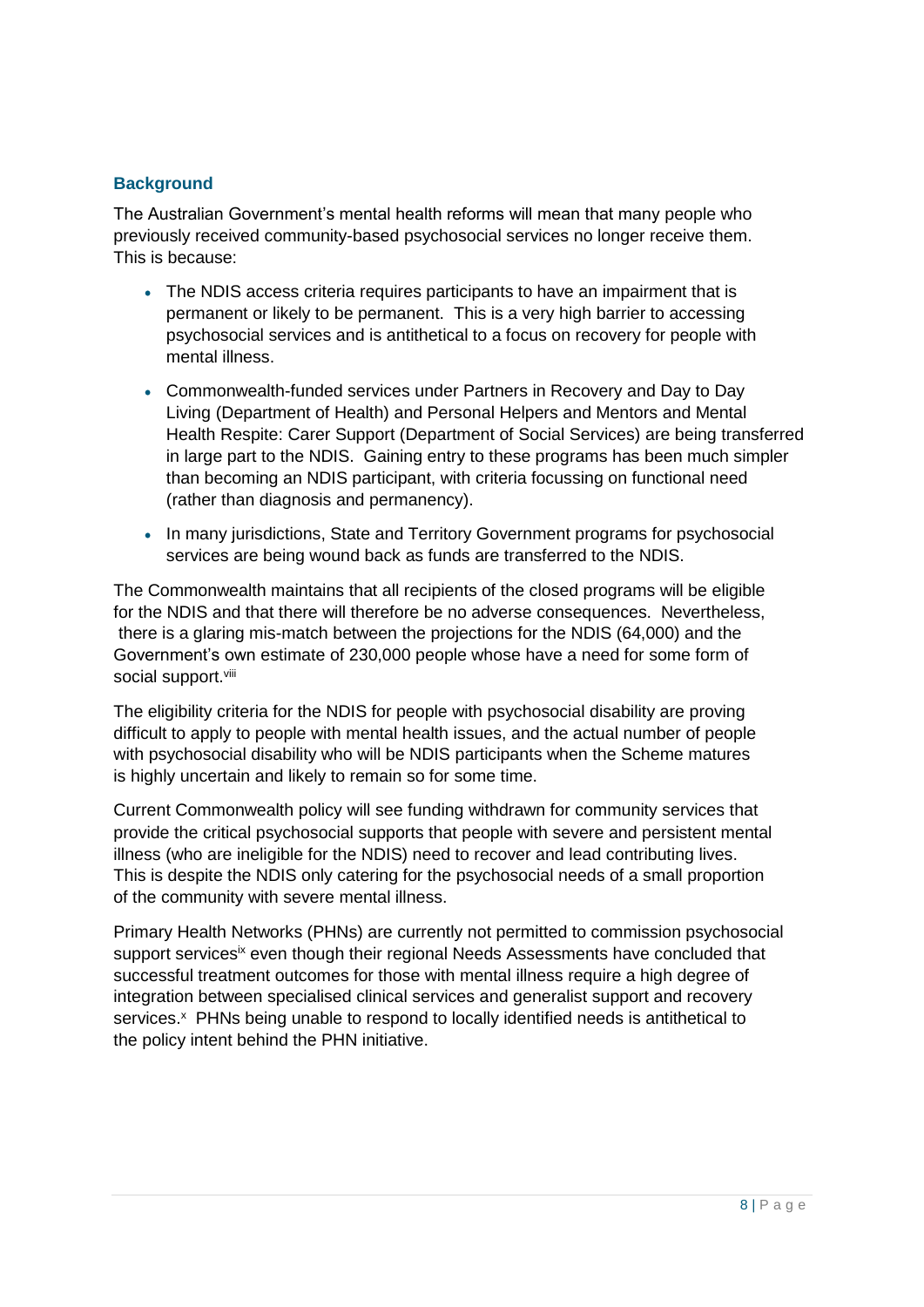## <span id="page-8-0"></span>**Mental health investment**

#### **Issue**

Mental and substance use disorders represent 12 per cent of the total national disease burden, ranked third after cancer (19 per cent) and cardiovascular diseases (15 per cent).<sup>xi</sup> Mental and substance use disorders are the leading cause of years lived with disability worldwide.<sup>xii</sup>lt is estimated that mental health conditions, such as depression and anxiety, are costing Australian businesses between \$11 and \$12 billion dollars each year through absenteeism, reduced work performance, increased turnover rates and compensation claims.<sup>xiii</sup>

Yet in 2014-15, total spending on mental health was \$8.5 billion<sup>xiv</sup> – only 5.3 per cent of total health spending, as it was in 2010-11. More than 75 per cent of total spending on mental health is for clinical services<sup>xv</sup>.

#### **Solution**

- *Publish a 10 year investment plan to provide mental health services with funding commensurate to need and, consistent with the finding of the National Mental Health Commission's Review, prioritise investment in early intervention, prevention, online and community based services.*
- *Empower the National Mental Health Commission to monitor and publicly report progress of the investment plan.*

#### **Background**

The Australian Government's mental health reforms, announced on 26 November 2015, are being delivered "within the existing funding envelope"xvi with an expectation that changes to funding arrangements will be more effective in their targeting of services to needs. While increases in efficiency will continue to be made, the Government has no policy or investment plan to increase the capacity of the mental health sector to meet increased demand and better target services.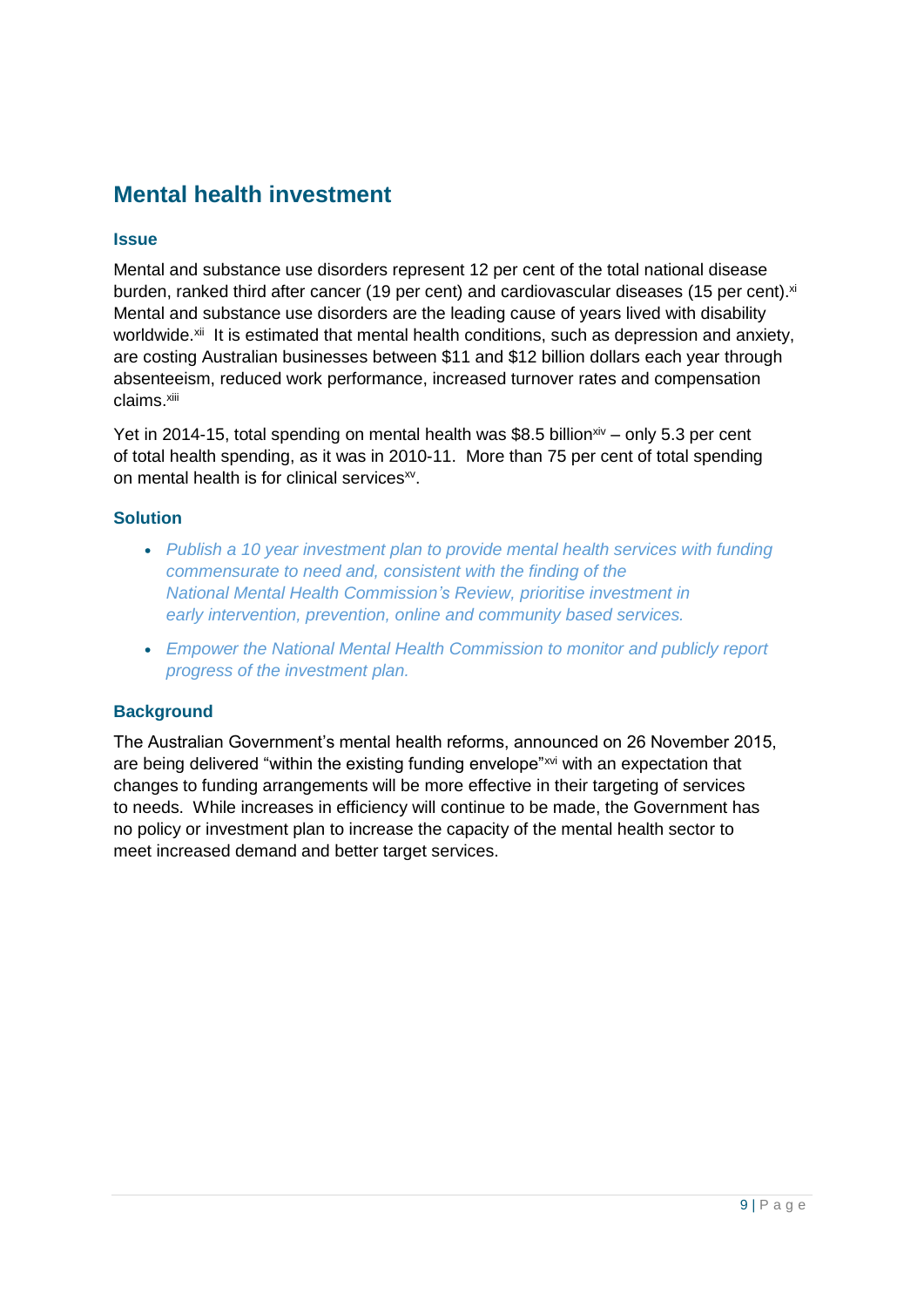## <span id="page-9-0"></span>**Targets and indicators**

#### **Issue**

In the absence of targets and performance indicators, there will be no way of assessing if mental health reforms have had the intended effect, or to make adjustments when and where the system is not meeting the needs of consumers and carers.

#### **Solution**

*Implement the targets and indicators recommended by the National Mental Health Commission and task the National Mental Health Commission with monitoring and reporting on outcomes on a consistent basis.*

#### **Background**

In December 2012 the Council of Australian Governments (COAG) asked the National Mental Health Commission to chair an Expert Reference Group (ERG) to assist the COAG Working Group on National Mental Health Reform to develop targets and indicators for mental health<sup>xvii</sup> by providing advice on a set of ambitious and achievable national, whole of life, outcome based indicators and targets for mental health that will be understood by the community and drive systemic change.<sup>xviii</sup> The ERG provided its advice to COAG on 25 September 2013.

The National Mental Health Commission's Review recommended eight mental health and suicide prevention targets as the key priorities to pursue over the next decade, and for the Commonwealth to lead a process to develop and/or confirm appropriate indicator measures to support the eight targets. xix

Mental Health Australia and its members support the recommendations of both the ERG and the National Mental Health Commission in relation to targets and indicators.

The draft Fifth National Mental Health Plan offers indicators, but without targets. Further, it is unclear how many of these whole of life indicators can be influenced by the narrow range of health specific actions proposed in the draft Fifth Plan.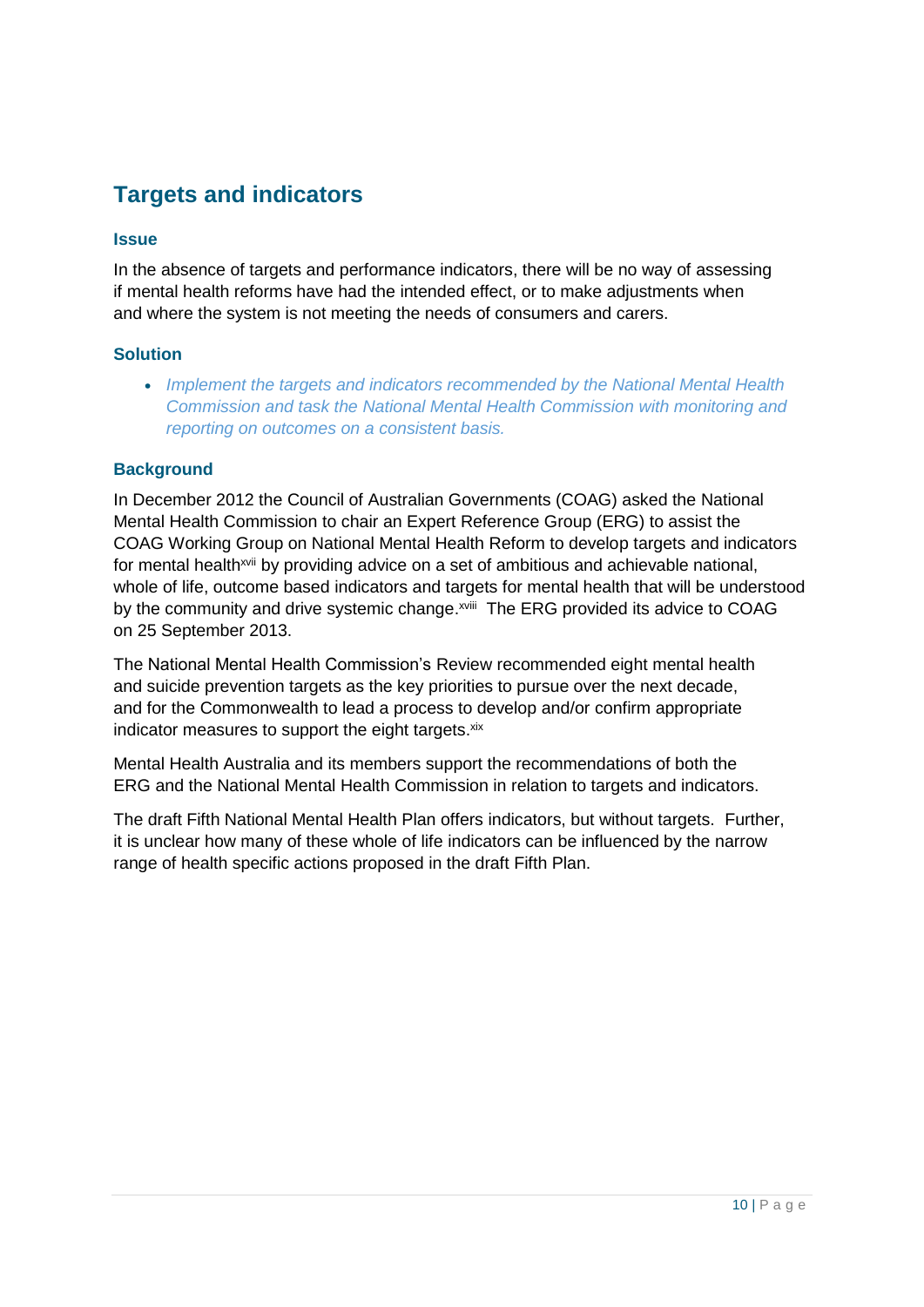## <span id="page-10-0"></span>**Transparency and accountability**

#### **Issue**

The current environment allows substantial cost shifting between Commonwealth departments, the National Disability Insurance Scheme (NDIS), Primary Health Networks (PHNs) and between governments, with a risk that there will be a decline in aggregate spending on community-based mental health services.

In the midst of reform, the roles and responsibilities of governments remain highly unclear and there is no accountability or transparency regarding spending across departments or between governments. Further, there are no mechanisms to ensure that spending on frontline services is maintained as we transition from one set of complex financial arrangements to another. This situation will impede PHNs in "promoting links and easy to navigate referral pathways between clinical services and broader support services for people with mental illness".<sup>xx</sup>

#### **Solution**

- *Immediately task the National Mental Health Commission to report:*
	- » *How much governments spend on what services in mental health, including at regional levels, and whether expenditure matches budget allocations in practice.*
	- » *Whether ongoing reforms inadvertently result in a concentration of service availability for some groups at the cost of gaps in services for others.*
	- » *Previous spending, funding allocation, re-allocation and subsequent spending by governments, via line agencies, the NDIS and PHNs from the 15-16 financial year through to July 2019.*

This period coincides with the transition to full roll-out of the NDIS and the end of the \$1.030 billion flexible primary mental health care funding pool.xxi

**In addition, COAG should urgently sign a new Intergovernmental Agreement**  to resolve ongoing confusion about governments' roles and responsibilities.<sup>xxii</sup>

This could be incorporated into the Fifth National Mental Health Plan, which is currently in draft but includes no clear delineations of responsibilities across governments.

#### **Background**

When it was established in 2012, the National Mental Health Commission was given responsibility for increasing accountability and transparency in mental health through the provision of independent reports and advice to the Australian Government and the community.<sup>xxiii</sup> While the National Mental Health Commission's 2014 Review was a major contribution, its role in tracking funding and expenditure in mental health should be expanded.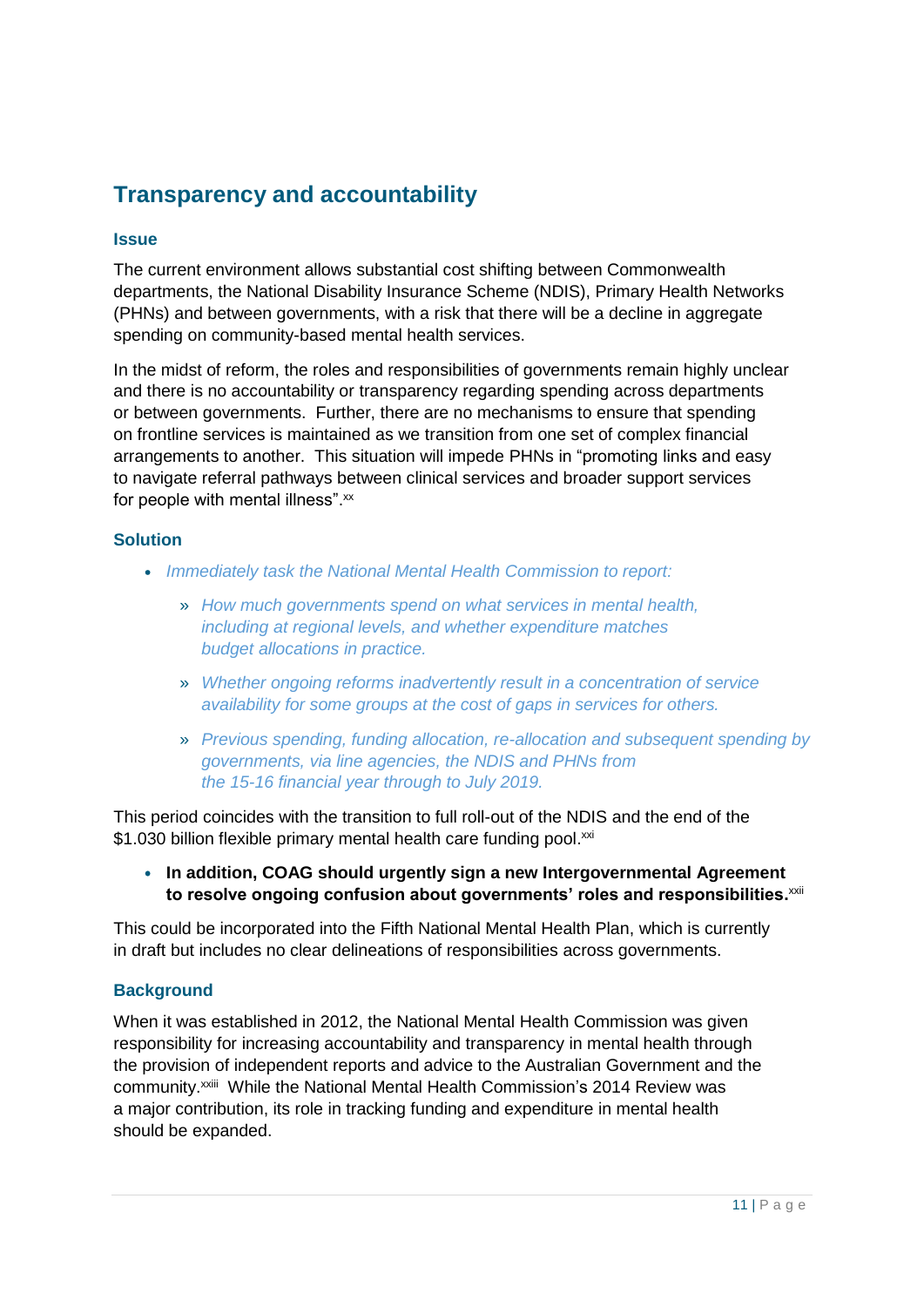Acknowledging that the Federation reform process has been abandoned, it remains unfinished business for the Council of Australian Governments (COAG) to clearly define roles and responsibilities in mental health. This is the only way that stakeholders – government and non-government – can confidently plan and implement coordinated action in the interests of consumers and carers.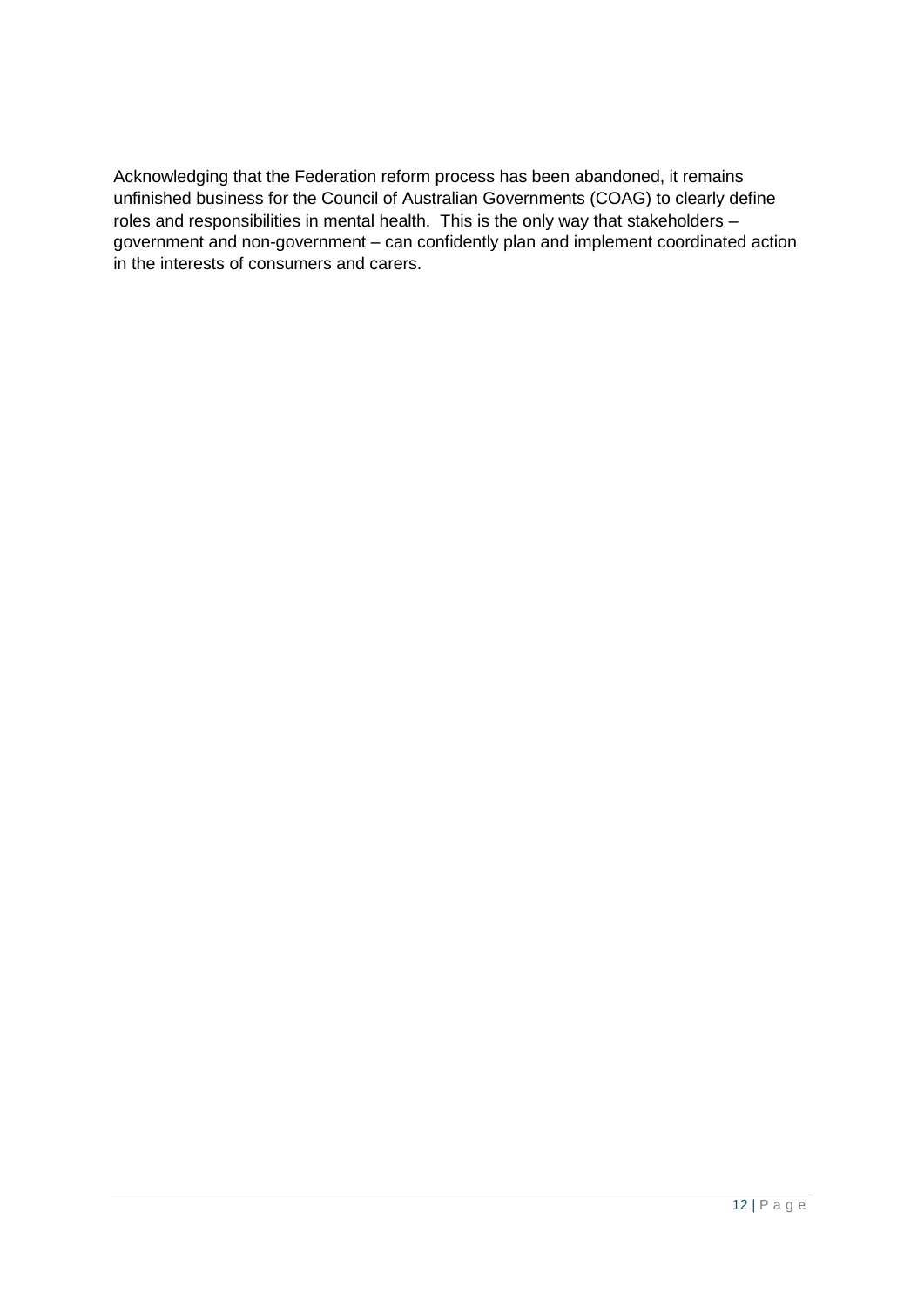## <span id="page-12-0"></span>**Primary Health Network commissioning and stepped care**

#### **Issue**

There is a risk of gaps or delays in service delivery for people while Primary Health Networks (PHNs) establish their commissioning arrangements and sort out the interface between their roles and responsibilities and those of state and territory governments and the National Disability Insurance Scheme, and the respective funding streams.

The success of these reforms will rest on three key factors:

- PHNs will need to develop a deep understanding of the kinds of evidence-based services and programs that could be offered by the mental health sector
- Community-based mental health service providers will need to be ready to respond as PHNs commission services in response to local need
- PHNs will need to have deep engagement with well-resourced and supported consumers and carers in order to develop service offering that are truly co-designed.

In addition, PHNs currently have secure funding for only two years, meaning they can in turn fund providers for an even shorter period. This is seriously undermining the ability of PHNs and providers to plan over the longer term and build a capable workforce.

#### **Solution**

*The Australian Government should invest in capacity building activities that link the activities of PHNs and the broader expertise of the mental health sector;*

- *Build PHN knowledge of evidence-based programs and services that could be offered by a broad range of mental health providers*
- *Support PHNs in building and translating evidence when there are gaps in knowledge or insufficient evaluation*
- *Support structures that strengthen the capacity and embed the voices of people with lived experience in service co-design*
- *Support evidence based commissioning practices that have the greatest chance of achieving improved outcomes*
- *Build knowledge and understanding amongst mental health service providers of the respective roles of PHNs, Local Hospital Networks and the National Disability Insurance Agency.*

The Government should provide stronger guidance for PHNs on commissioning and stepped care that allow for flexibility in local implementation and which can be relaxed over time, e.g. the guidance on suicide prevention.<sup>xxiv</sup>

At the same time, the Government must relax the current restriction on PHNs commissioning psychosocial services if a local need for such services is identified.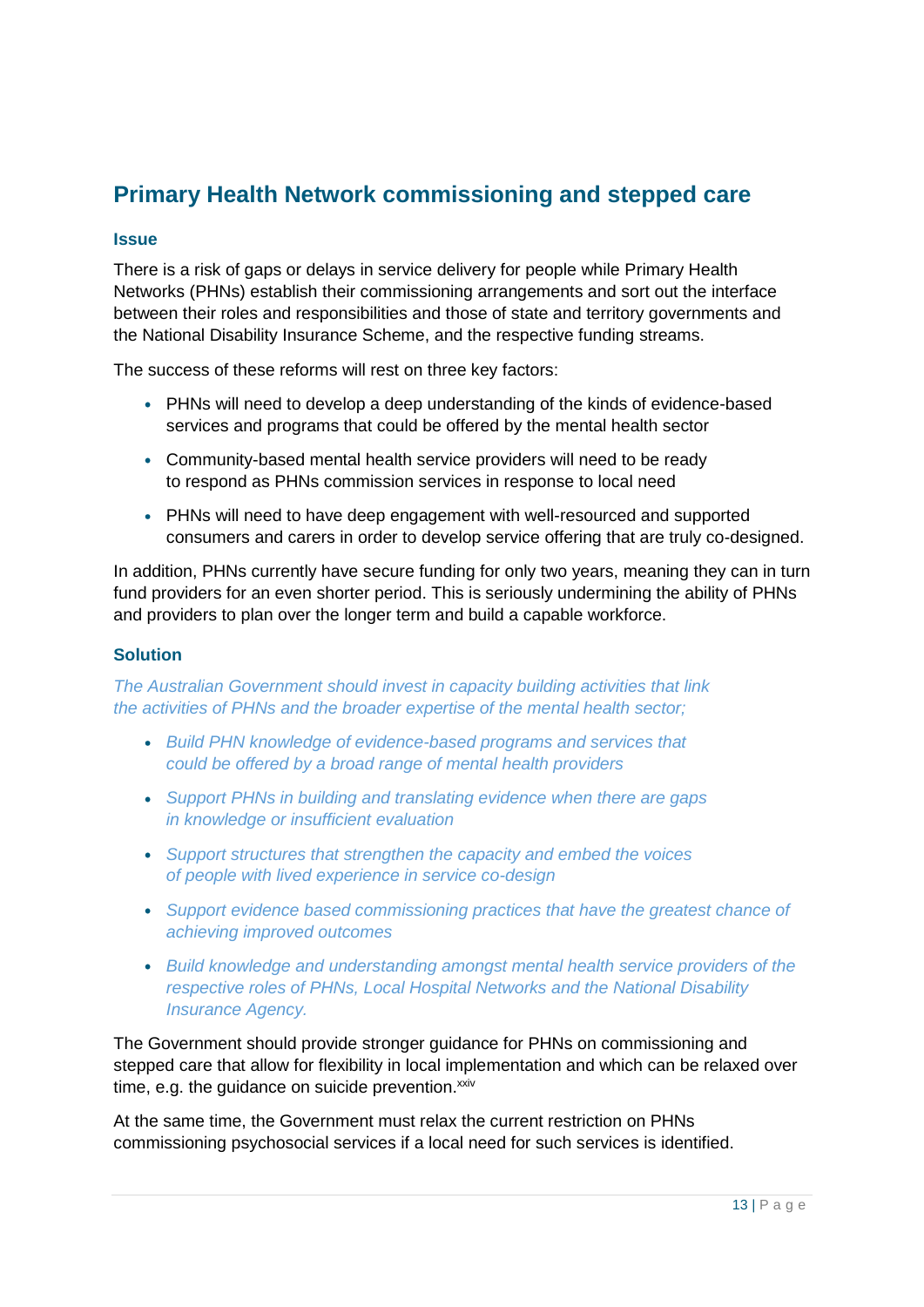Alternatively, funding for existing psychosocial programs should be maintained to ensure ongoing access to support, particularly for people with severe and complex mental illness who will not be eligible for the NDIS. In any case, investment in community-based psychosocial services should not come at the expense of clinical services, but be recognised as an ongoing need in its own right.

*Finally, the Australian Government should extend contracts with PHNs for an additional two years, to allow PHNs and providers to plan over the longer term.* 

#### **Background**

PHNs have been charged with a significant challenge that successive governments have been unable to achieve: "lead mental health and suicide prevention planning, commissioning and integration of services … in partnership with state and territory governments, general practitioners, non-government organisations, National Disability Insurance Scheme providers and other related services, organisations and providers."xxv The complexity of this task should not be underestimated, with most state/territory governments having their own mental health plans and policies developed without reference to PHNs or Commonwealth-funded services.

The PHNs have to do this while simultaneously developing and introducing a new 'stepped care' approach to mental health service provision.<sup>xxvi</sup>

PHNs also have a complementary role in "planning and coordination of the clinical service needs of people with severe and complex mental illness who are managed in primary care." xxvii

While some PHNs (and their Medicare Local predecessors) have previously been involved in the delivery of some mental health programs and services, not all have yet acquired sufficient capability or links with existing services to implement these reforms in a way that meets the needs of the local population and optimises the use of available funding. The three year budget (July 2016 to June 2019) for the PHN Primary Mental Health Care Flexible Funding Pool is relatively small to meet the needs of up to 8.94 million Australians affected by mental illness<sup>xxviii</sup> at \$1.030 billion,<sup>xxix</sup> or \$115 per person.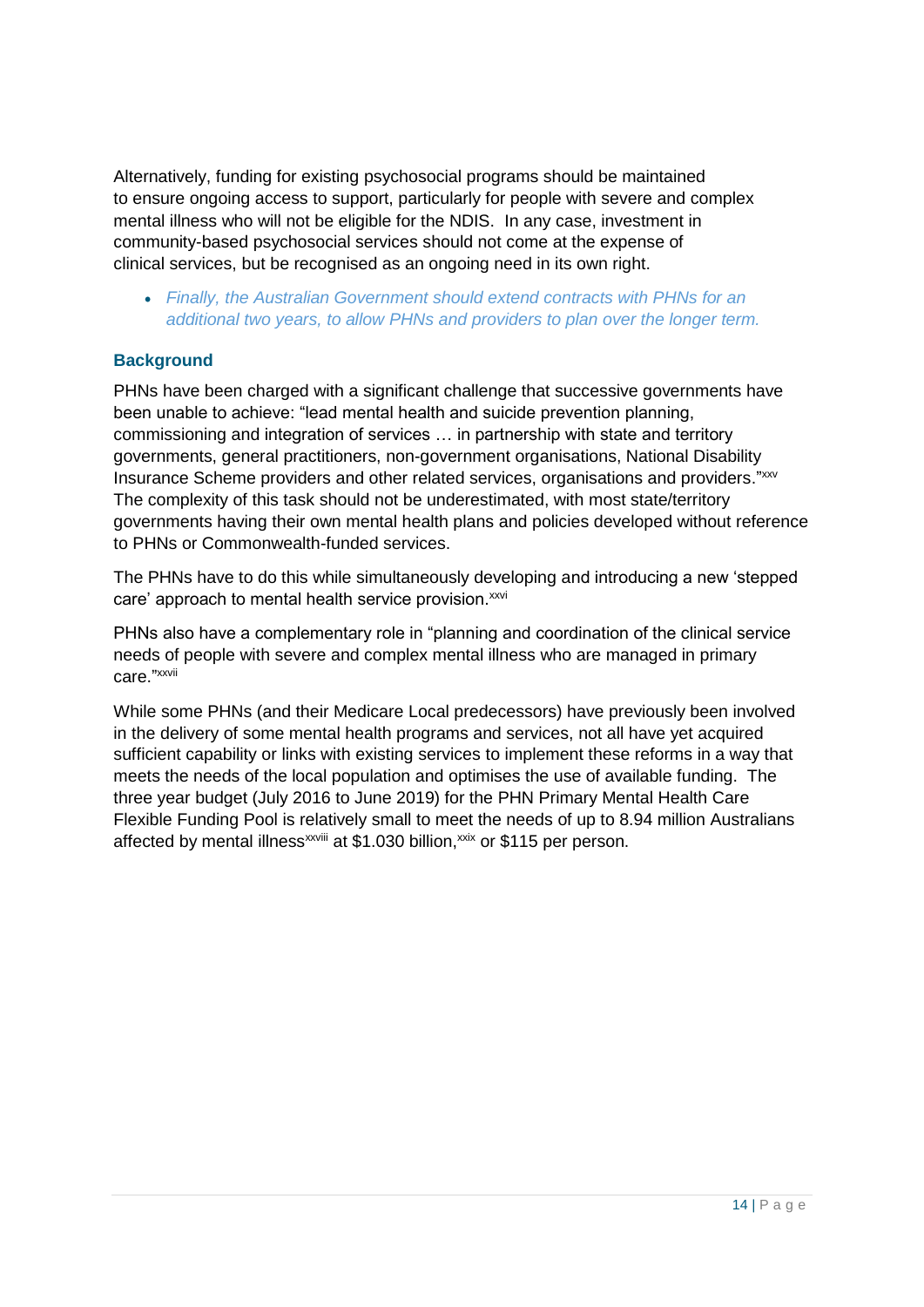## <span id="page-14-0"></span>**Promotion and prevention**

#### **Issue**

Apart from suicide prevention and a school-based programme, both the Australian Government's response to the Review of Mental Health Programmes and Services and the draft Fifth National Mental Health Plan are silent on specific Government actions on promotion and prevention. Instead, the draft Fifth Plan vaguely mentions promotion and prevention in the discussion on 'integration at the regional level.<sup>'xxx</sup> The Department's guidelines for Primary Health Networks (PHNs) do not include promotion and prevention in the objectives for the primary mental health care flexible funding pool<sup> $xxxi$ </sup> nor in its guidance on Stepped Care arrangements. xxxii

#### **Solution**

*Australian governments must invest in specific promotion and prevention programs and strategies that will meet Global target 3.1 in the World Health Organisation Mental Health Action Plan 2013-2020.*

#### **Background**

The World Health Organisation (WHO) recognises that integrated and responsive mental health care includes promotion and prevention, and has set a global target that by 2020, 80 per cent of countries will have at least two functioning national, multi-sectoral promotion and prevention programmes in mental health. xxxiii

The WHO describes 'functional' promotion and prevention programs as having at least two of the following three characteristics: a) dedicated financial and human resources; b) a defined plan of implementation; and c) evidence of progress and/or impact, and that they not be related to treatment or care.<sup>xxxiv</sup>

PHNs cannot be expected to develop and implement promotion and prevention programs in the absence of specific actions and investment by governments for promotion and prevention, as defined by the WHO. Consequently, Australia is not on track to meet the WHO global target.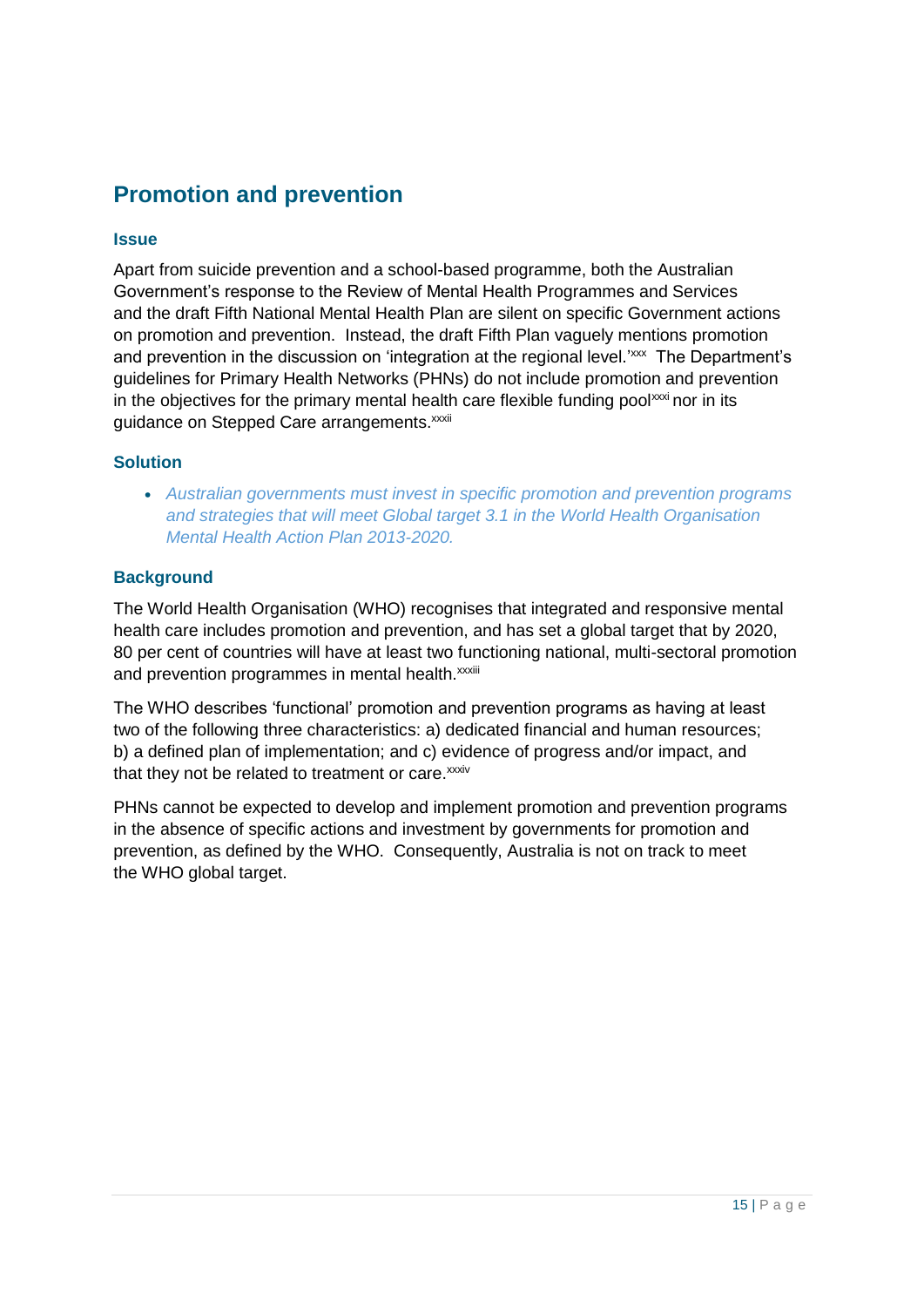## <span id="page-15-0"></span>**System enablers**

There are several elements of the mental health system that can be strengthened, during the reform phase and beyond, to 'enable' an enduring and efficient mental health system. While work is underway in many of the areas listed below, it is not sufficient to guarantee successful implementation of the Government's vision for change.

#### **Governance of reforms**

There is no common forum in which government, departments and sector come together to consider the progress of mental health reform. Without proper engagement with the sector to implement the reforms, poor communication and confusion create a risk that responses will be ad hoc, and the mental health system will continue to be poorly planned and badly integrated.

- *The Ministers for Health and Social Services should convene quarterly meetings of key stakeholders to consider the progress of reform and oversee and advise on the integration of services for consumers and carers in the new funding and commissioning arrangements.*
- *Departmental stakeholder advisory groups should be convened in a way that genuinely seeks the advice of the sector, rather than being used as a forum for oneway updates.*
- *During reform implementation, senior departmental representatives should speak with members of the National Mental Health Consumer & Carer Forum (NMHCCF) at their regular meetings.*

#### **Consumer and carer participation**

Consumers and carers are the experts in what services and programs work for them. Consumers and carers must be involved in decisions that affect them from services available locally to the development of national policy. This is especially the case for vulnerable groups such as Aboriginal and Torres Strait Islander peoples, CaLD, LGBTIQ and people with intellectual disability. Meaningful involvement of people with lived experience should be at the heart of both policy development, implementation and evaluation, as well as service design, delivery and evaluation.

- *Government should complete the development of the national consumer and carer participation framework.*
- *Government should continue to fund existing national mental health consumer and carer leadership and representation structures, including the NMHCCF and the National Register of Mental Health Consumer and Carer Representatives.*
- *Following the consumer and carer participation framework activity, governments should fund enhanced and further structures that enable consumer and carer leadership and representation, and which strengthen the capacity and embed the voices of people with lived experience, contributing to the work of all levels of government.*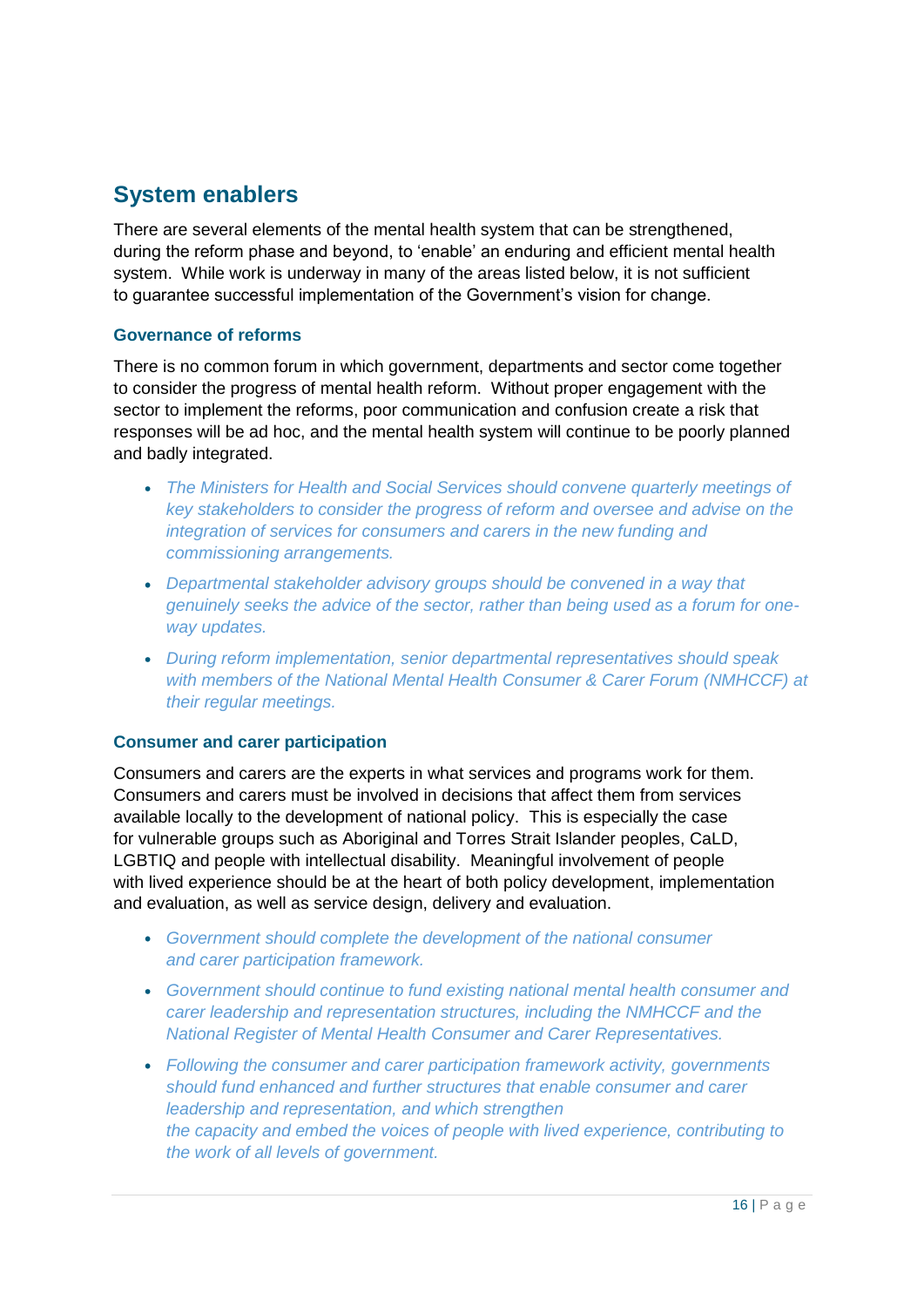#### **Digital gateway**

There is consistent feedback from the e-mental health sector that the Digital Mental Health Gateway (DMHG) will duplicate and compete with existing services with high brand awareness and trust in the community.

- *The Government should suspend the current DMHG development process and work with existing gateway-like services and consumers to enhance those services' ability to support the community to navigate to mental health services.*
- *New planning and governance processes should be established to develop a DMHG that integrates with existing gateway-like services to complement (and not compete with) them.*

#### **Service Planning and Workforce Development**

#### *National Mental Health Service Planning Framework*

The National Mental Health Service Planning Framework (the NMHSPF) is an intergovernmental initiative which provides a population based planning model for mental health, to identify the demand and mix of services at regional, state and national levels across inpatient and community settings. It is the first of its kind in the world, and draws on contributions from hundreds of experts in a wide range of areas. The NMHSPF could be used by Primary Health Networks (PHNs), Local Hospital Networks and the National Disability Insurance Agency to plan for and coordinate services within and across systems.

*The Government should fund the ongoing development, application and refinement of the NMHSPF to support a more appropriate and efficient mix of mental health services nationally.*

#### *Develop the peer workforce*

Investing in the development of the mental health peer workforce will make a major contribution to the quality and recovery orientation of service provision. This could involve, for example, initiating a mental health peer workforce development framework and providing incentives to integrate peer workers into all relevant services.

*The Government should fund the development and implementation of a national mental health and psychosocial support peer workforce strategy, as recommended by Health Workforce Australia and the National Mental Health Commission.*

#### *Workforce planning*

Health Workforce Australia identified a need to undertake a study of the mental health workforce to support future workforce planning. In particular, there is currently a lack of data on the workforce in the non-government mental health sector.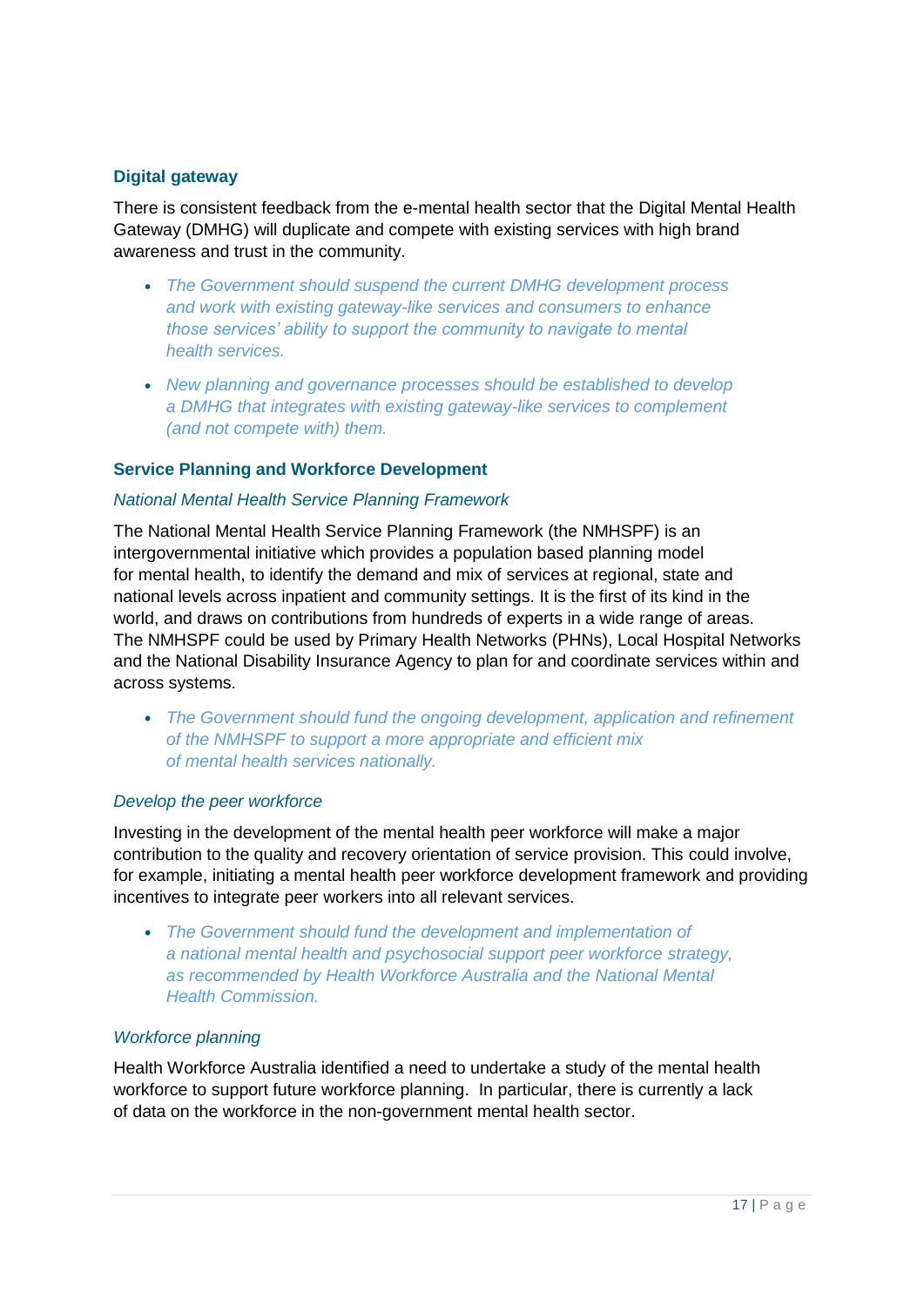*To support the role of the PHNs and the National Disability Insurance Agency in commissioning mental health services, the Department of Health should commission a study of the mental health workforce to identify the detailed nature of support work being performed and map this against mental health sector roles, skills and qualification requirements.*

#### *The community mental health sector*

The supply and sustainability of community mental health services is particularly vulnerable during the transition of block funded Commonwealth programs to fee for service arrangements through the National Disability Insurance Scheme (NDIS). Many providers are struggling to adapt their service models to the new pricing structures mandated by the National Disability Insurance Agency, which have not yet recognised the skills and qualifications required for staff delivering psychosocial support services. At the same time, providers are losing revenue streams for clients who under previous arrangements accessed services flexibly and as needed, consistent with best practice in recovery-oriented service provision. These developments are having a major impact on the capacity and financial sustainability of the community mental health sector.

*The Government should urgently commission a study to understand the impact of current reforms on sector capacity and implications for ongoing access to quality psychosocial support for people with severe and complex mental illness.*

#### **Data harmonisation and collection**

Co-design of services must be informed by consistent and robust indicators underpinned by consistent data collection and reporting at regional and national levels. Without harmonised data collection, we cannot hope to have a complete picture of service provision and consumer outcomes across Australia. With the right efforts to coordinate data collection, aggregated data can be used for national policy development as well as local planning and evaluation.

- *The Government should fund a project to:*
	- » *Unify, rationalise and harmonise data collection across PHNs, including mental health, drug and alcohol and other PHN-commissioned services*
	- » *Develop IT capacity and systems to enable data sharing within and across government and non-government organisations in the mental health sector*
	- » *Fund and support service providers to collect and submit new data sets electronically.*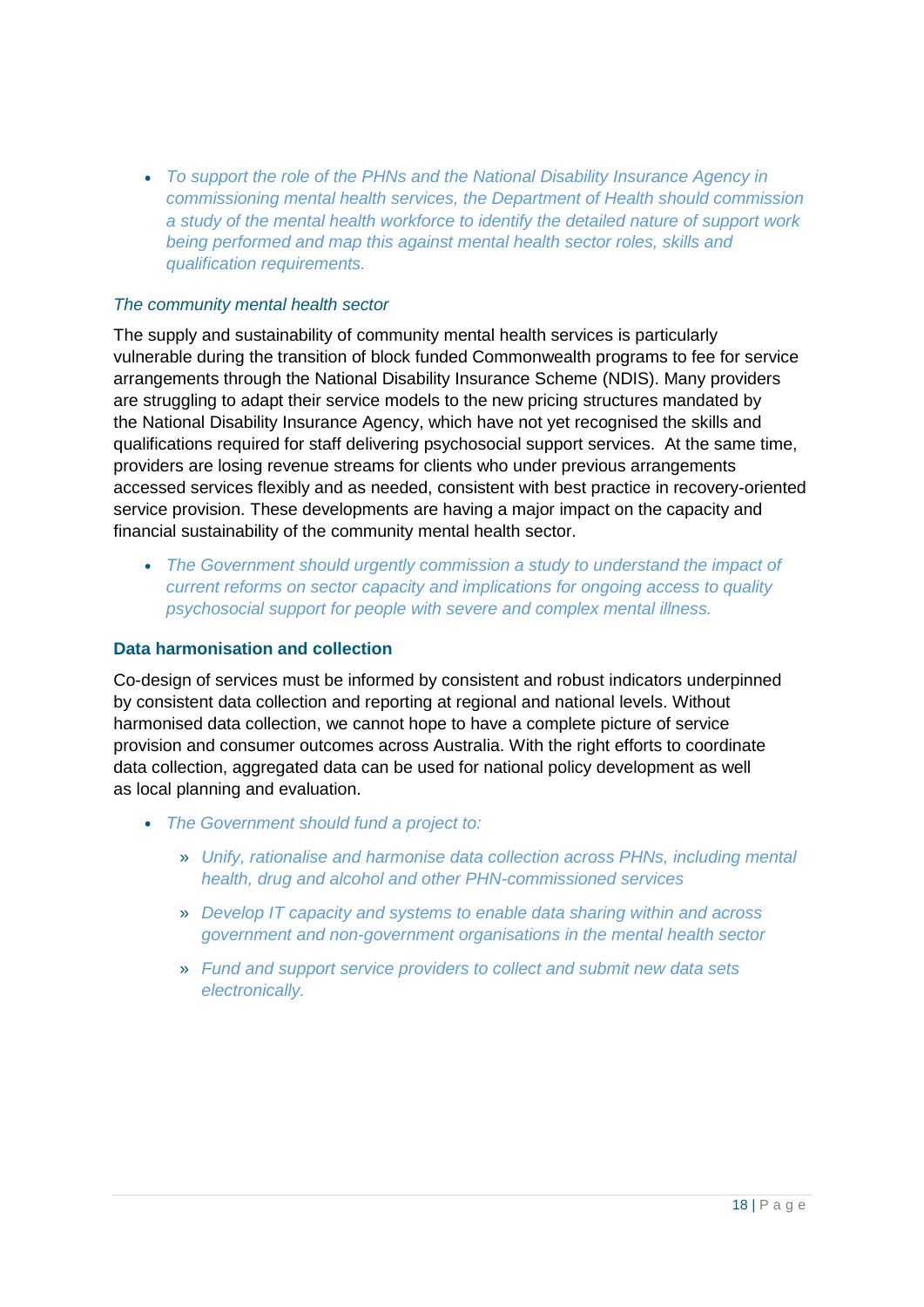#### **A National Mental Health Plan**

According to the WHO, a national mental health plan should detail the strategies and activities that will be implemented to realise the vision and achieve the objectives of a mental health policy. It also should specify a budget and timeframe for each strategy and activity, as well as delineating the expected outputs, targets and indicators that can be used to assess whether the implementation of the plan has been successful.<sup>xxxv</sup>

The draft *Fifth National Mental Health Plan* does not appear to build on the work done by governments, service providers, consumers, carers and advocacy organisations over the past few years, nor is it consistent with the WHO's definition of a national plan. It was expected that the *Fifth Plan* would honour previous commitments by the Council of Australian Governments (COAG) on mental health and that it would be aligned with the National Mental Health Commission's vision for reform.

- *The draft Fifth Plan must be reworked to:*
	- » *Clarify in detail the respective responsibilities of different levels and parts of government for mental health.*
	- » *Identify which levels and parts of government will be responsible for planning, coordinating, funding and/or delivering psychosocial support services for people with severe and complex mental illness who will not be eligible for the NDIS.*
	- » *Address the broader determinants of mental health, and ensure that there are defined mechanisms to influence KPIs that lie outside of the clinical domain.*
	- » *Honour previous COAG commitments by adopting national, whole-of-life, longterm, outcome-based targets.*
	- » *Explain how Activity Based Funding and other financial arrangements between governments will be used to provide the right incentives across various parts of the mental health system.*
	- » *Describe how consumers and carers will be empowered to become genuine partners in co-design and co-production.*
	- » *Specify how the Fifth Plan will help meet Australia's obligations under the United Nations Convention on the Rights of Persons with Disabilities.*
	- » *Outline a growth strategy for the community mental health sector, and embed the role of the community and private mental health sectors in the Fifth Plan as genuine partners.*
	- » *Describe how the work of Aboriginal Community-Controlled Organisations and a range of NDIS-funded services will be integrated at a regional level.*
	- » *Explain how provider organisations will be supported to maximise the benefits of ICT in their respective business practices.*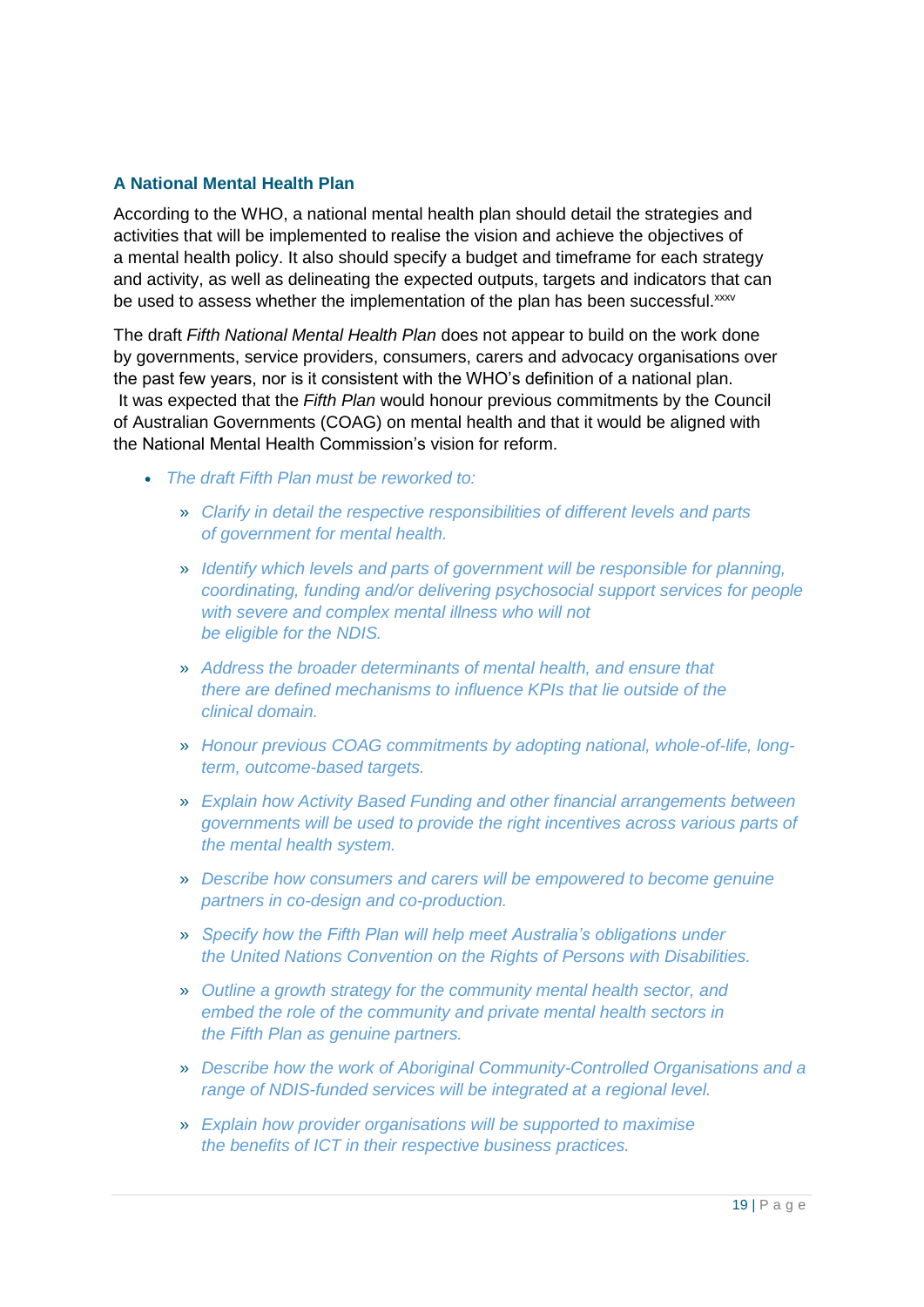- » *Explain how e-mental health will be integrated into the set of services and supports for consumers and carers.*
- » *Explain how governments will ensure routine and objective reporting on whole-of-life mental health outcomes and expenditure at national and regional levels.*
- » *Describe how the National Mental Health Commission will contribute to the implementation and monitoring of actions under the Fifth Plan.*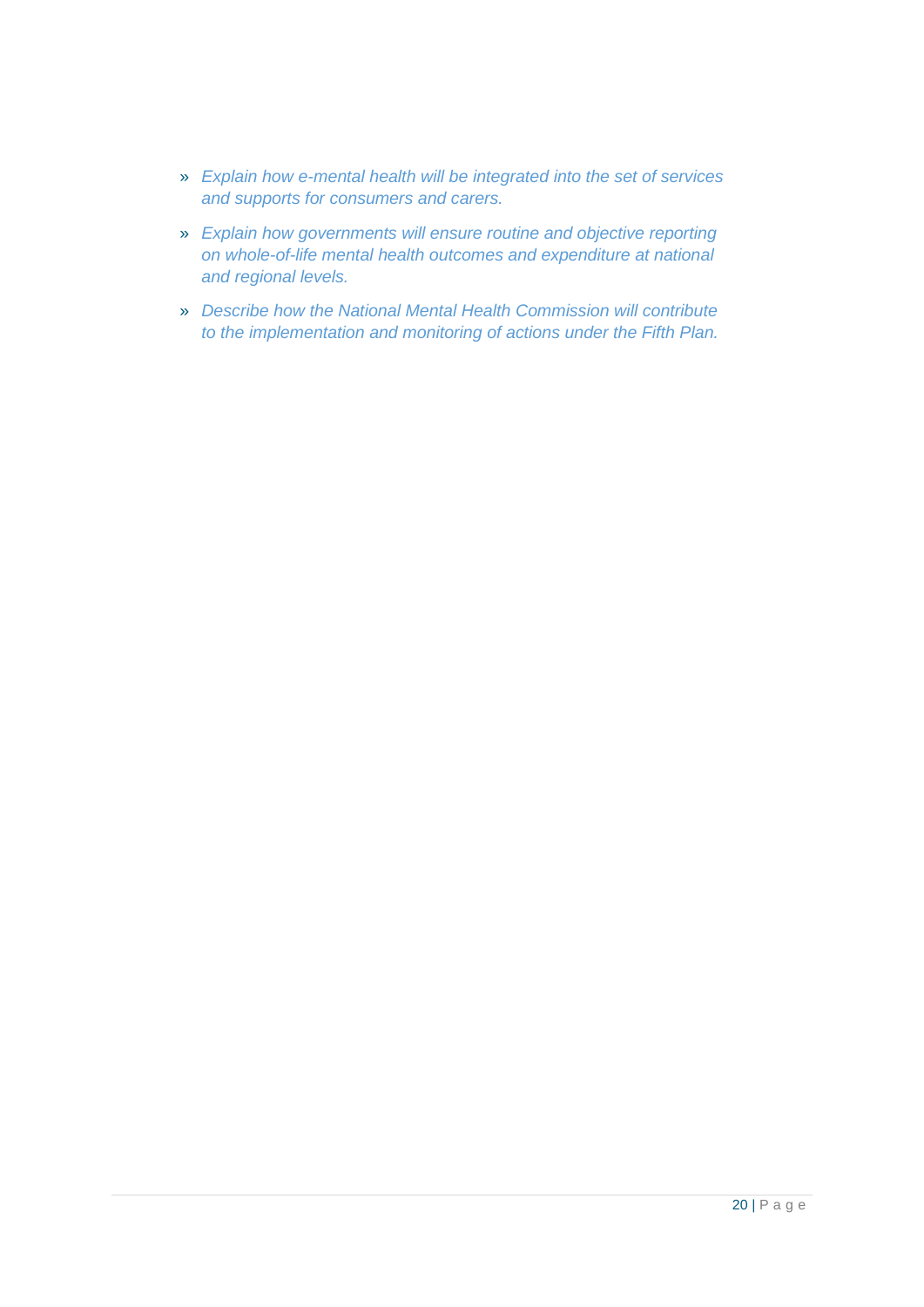<sup>v</sup> Australian Institute of Health and Welfare. *Mental Health Services In Brief 2016.* Calculated from information provided on pages 21 and 22.

vi Commonwealth of Australia. *Fourth National Mental Health Plan— An agenda for collaborative government action in mental health 2009–2014*. Priority area 1: Social inclusion and recovery.

vii Department of Health. *Australian Government Response to Contributing Lives, Thriving Communities – Review of Mental Health Programmes and Services*. 2015. Page 17

viii ibid

 $\overline{a}$ 

ix Department of Health. PHN Primary mental Health Care Flexible Funding Pool Implementation Guidance. Primary Mental Health Care Services for People with Severe Mental Illness.

<sup>x</sup> For example, see Murrumbidgee Local Health District and Murrumbidgee PHN. Murrumbidgee Mental Health, Suicide Prevention and Alcohol and Other Drugs Needs Assessment 2015-16. Section 10. Primary Care and Mental Health – Building **Capacity** 

xi Australian Institute of Health and Welfare 2016. *Australian Burden of Disease Study: Impact and causes of illness and death in Australia 2011—summary report*. Australian Burden of Disease Study series no. 4. BOD 5. Canberra: AIHW.

xii Whiteford HA, Degenhardt L, Rehm J, et al. *Global burden of disease attributable to mental and substance use disorders: findings from the Global Burden of Disease Study 2010*. Lancet 2013; 382: 1575–86.

xiii Harvey SB, Joyce S, Tan L, et al. *Developing a mentally healthy workplace: A review of the literature. A report for the National Mental Health Commission and the Mentally Healthy Workplace Alliance*. November 2014.

xiv Australian Institute of Health and Welfare. Mental health services in Australia. Expenditure on mental health services Data table EXP. 32

xv Australian Institute of Health and Welfare. *Mental Health Services In Brief 2016.* Calculated from information provided on pages 21 and 22.

xvi Media release. Prime Minister The Hon. Malcolm Turnbull MP and Minister for Health The Hon. Sussan Ley MP. *A new blueprint for mental health services*. 26 November 2015

xvii Response of the Council of Australian Governments to "A Contributing Life: the 2012 National Report Card on Mental Health and Suicide Prevention" – a report by the National Mental Health Commission.

xviii Expert Reference Group on Mental Health Reform. Governance Arrangements and Terms of Reference. 16 April 2013.

xix National Mental Health Commission. *Contributing lives, thriving communities. Report of the National Review of Mental Health Programmes and Services*. 30 November 2014.

<sup>i</sup> Australian Institute of Health and Welfare 2016. *Australian Burden of Disease Study: Impact and causes of illness and death in Australia 2011—summary report*. Australian Burden of Disease Study series no. 4. BOD 5. Canberra: AIHW.

ii Whiteford HA, Degenhardt L, Rehm J, et al. *Global burden of disease attributable to mental and substance use disorders: findings from the Global Burden of Disease Study 2010*. Lancet 2013; 382: 1575–86.

iii Harvey SB, Joyce S, Tan L, et al. *Developing a mentally healthy workplace: A review of the literature. A report for the National Mental Health Commission and the Mentally Healthy Workplace Alliance*. November 2014.

iv Australian Institute of Health and Welfare. Mental health services in Australia. Expenditure on mental health services Data table EXP. 32